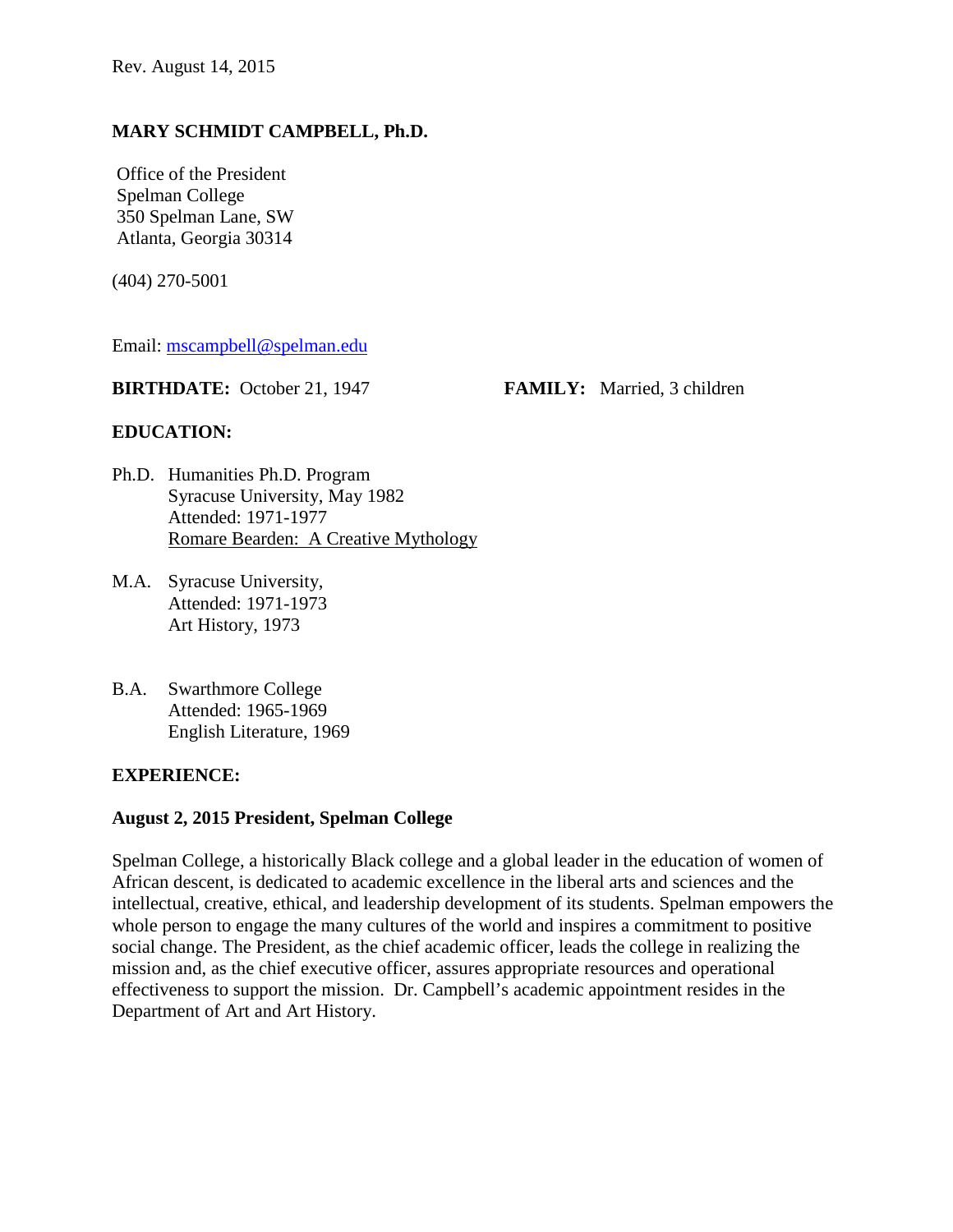#### **2014-Present: Dean Emerita University Professor Department of Art and Public Policy, Tisch School of the Arts, NYU**

In the fall of 2014, New York University named Dr. Campbell, University Professor, a status that recognizes faculty who enjoy distinguished international reputations and work cross multiple disciplines. Dr. Campbell's university appointment resided in the Department of Art and Public Policy.

#### **1991 – May 31, 2014 Dean, Tisch School of the Arts, New York University**

The Tisch School of the Arts (TSOA) is one of the world's premiere schools of the arts. With an enrollment of over 4000 students, Tisch provides professional training in a range of disciplines including film and television, the performing arts, new media, recorded music, games and creative entrepreneurship. Additionally the School houses a number of distinguished scholarly programs in film studies, archiving and preservation, and performance. Graduates have earned a reputation for the school as an incubator for trail blazing talent, keeping the school at the top of the rankings in many of the disciplines offered.

The dean of the school serves as the chief academic officer responsible for maintaining the school's professional standards, the excellence of its programs, and a culture and climate that supports high performing students, faculty and staff. As the school's chief executive officer, the dean is responsible for the operational and financial health of the school.

#### **2009 – Present Vice-Chair**, **President's Committee on the Arts and the Humanities (PCAH)**

Appointed by President Barack Obama, Dr. Campbell serves as the vice-chair of the PCAH, a non-partisan advisory committee to the President of the United States on cultural matters. The committee encompasses twenty-six leading citizens from the private sector who have an interest in and commitment to the humanities and the arts. Its members also include twelve federal members whose agencies have cultural programs, such as the National Endowments for the Arts and the Humanities, the Institute of Museum and Library Services, the U. S. Department of Education, the Smithsonian Institution, the Library of Congress, the National Gallery of Art and the John F. Kennedy Center for the Performing Arts.

Dean Campbell worked closely with PCAH staff and membership on a well-received and widely used report that documents the advantages of well-designed arts-in-education programs in k-12 education. Building on that success, in close consultation with the Department of Education, and with broad participation from PCAH members, the PCAH launched a set of arts in education programs that have been instrumental in the turnaround strategies for over 50 of the nation's worst performing public schools in 15 states. Turnaround Arts serves over 20,000 public school students.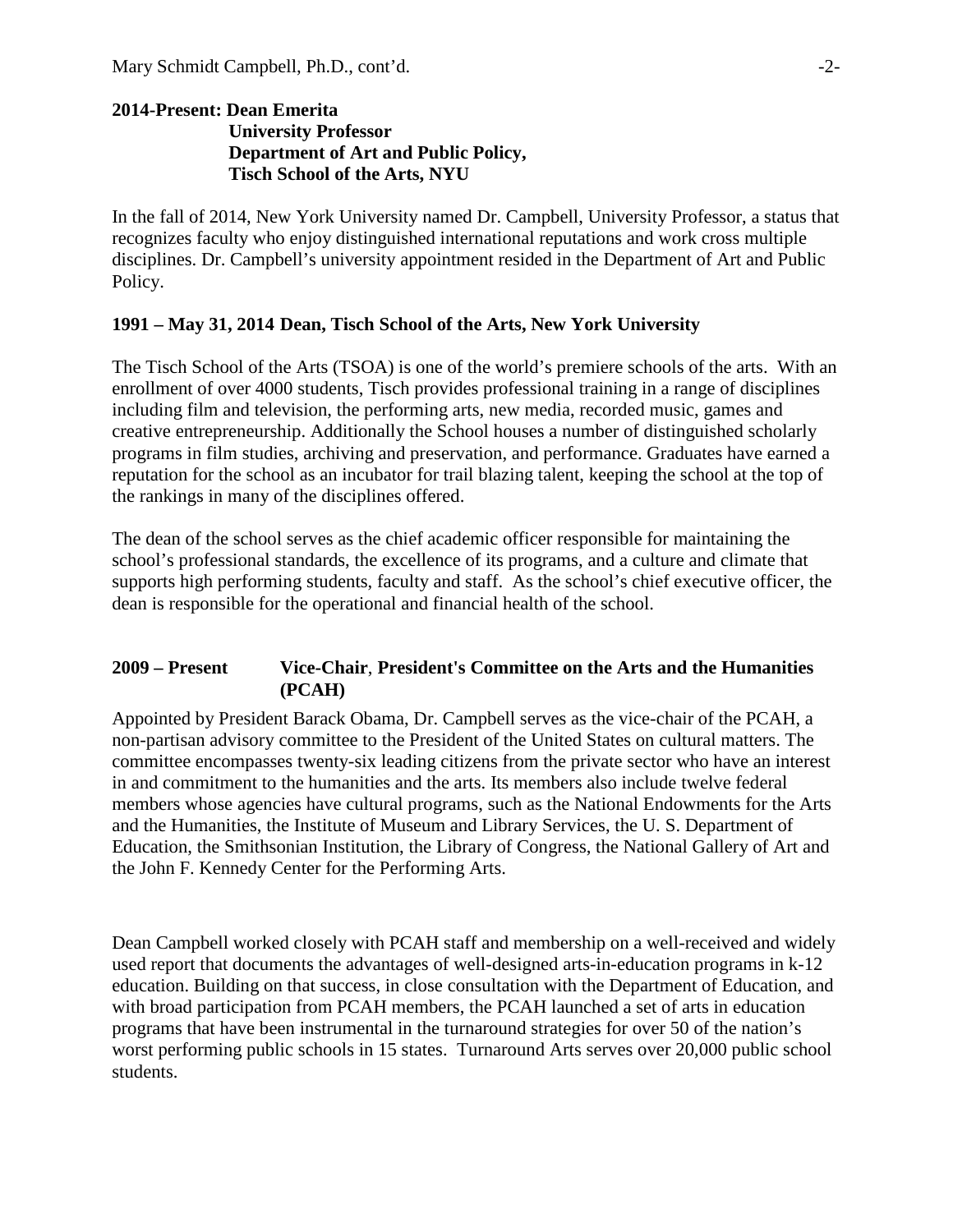## **2007 – 2009 Chair, New York State Council on the Arts (NYSCA)**

Confirmed by the New York State Senate on October 22, 2007 to assume the position of Chair of the New York State Council on the Arts, Dean Campbell served as Chair of the Council. The mission of the Council "is dedicated to preserving and expanding the rich and diverse cultural resources that are and will become the heritage of New York's citizen's. The Council believes in supporting artistic excellence and the creative freedom of artists without censure, the rights of all New Yorkers to access and experience the power if the arts and culture, and the vital contribution the arts make to the quality of life in New York communities.

## **2005 – 2007 Associate Provost for the Arts, New York University**

In addition to the School of the Arts, New York University houses arts programs in a number of schools. Visual arts, music, music education, ethno-musicology, composition, arts professions, dance education are found outside of the Tisch School and represent significant aspects of NYU's arts programming. As Associate Provost for the Arts Dean Campbell assumed the role of forging strategic alliances among NYU's various arts and media programs. A major outcome was the development of the NYU Game Center, a collaborative initiative that included The Courant Institute of Mathematics, Steinhardt School of Culture, Communication and Human Development, NYU/Poly and Tisch School of the Arts. The Game Center inaugurated an MFA in Game Design in the fall of 2012 to accompany a minor in games offered at Tisch.

## **2000 – 2007 Chair, Department of Art and Public Policy, Tisch School of the Arts**

A school-wide enterprise, the Department of Art and Public Policy offers courses that investigate the social, ethical, and political issues facing contemporary artists and scholars, examines public policy issues that affect the artist's ability to make and distribute their work, and promotes public discourse around critical issues in the arts.

## **1987-1991 Commissioner of Cultural Affairs, City of New York**

Dr. Campbell served as Cultural Affairs Commissioner for Mayor Edward I. Koch and Mayor David Dinkins. In her role as the head of the Department of Cultural Affairs (DCA), Campbell oversaw the operating expenses and capital improvement funds of thirty-one premiere cultural institutions such as the Metropolitan Museum of Art, the New York Zoological Society, and the Studio Museum in Harlem. She was also responsible for the agency's program support to over four hundred arts groups and organizations that provide cultural services to the people of the City of New York in the form of free and subsidized exhibitions, concerts and performances.

The commissioner oversees all aspects of the agency including the Percent for Art Program that manages public arts projects designed for and installed in city owned buildings and is responsible for the development of city policy as it affects the health of New York City's cultural community.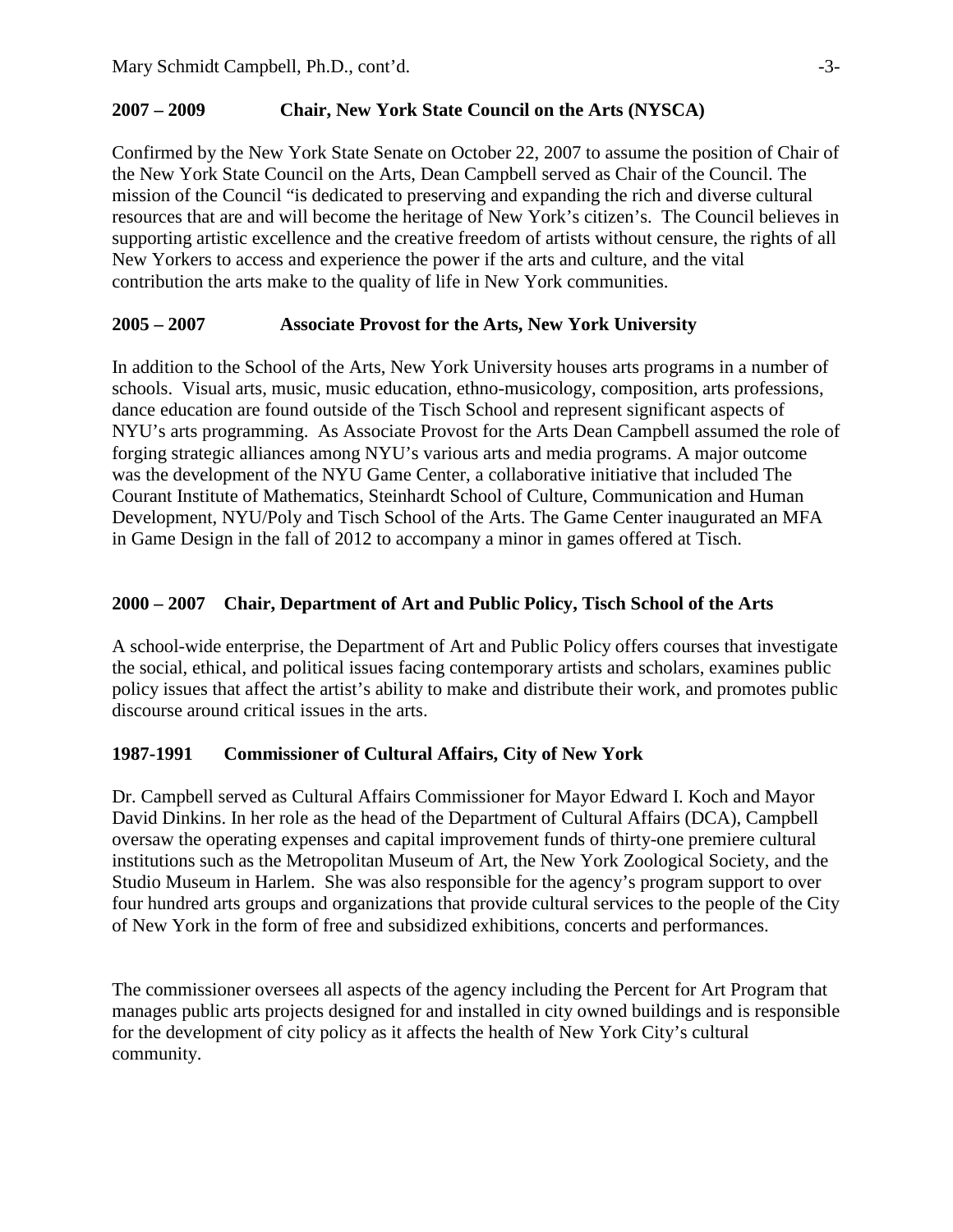# **1977-87 Executive Director, The Studio Museum in Harlem, New York, New York**

The Studio Museum in Harlem is a fine arts museum that exhibits, collects and interprets the work of artists of the African Diaspora, maintains an extensive education curriculum including an artist-in-residence program. The director serves as the chief curator and chief executive officer. Under Campbell's leadership, The Studio Museum in Harlem moved from a loft space to a 60,000 square foot building in the heart of central Harlem, developed a permanent collection, established a publication program and won full accreditation from the Association of American Museums. Under Campbell's direction, Studio Museum became a lynchpin in the economic revival of Harlem and, since her departure, has become a major center for the fine arts.

## **1974-1976 Guest Curator and Assistant Curator, Everson Museum of Fine Arts, Syracuse, New York**

Campbell guest curated an exhibition of the works of Romare Bearden entitled, "Mysteries: Women in the Art of Romare Bearden," after which she assumed the position of assistant curator.

## **1974-1977 Contributor,** *Syracuse New Times***, Syracuse, New York**

During her years as a graduate student at Syracuse University, Campbell wrote reviews of art exhibitions, music concerts, and other cultural events in Syracuse.

## **1971-1977 Co-Founder Community Folk Art Gallery**

As a member of the Black Arts Collective in Syracuse New York, Campbell worked closely in a volunteer capacity with other artists and members of the visual arts community under the leadership of faculty member and Gallery Director, Herb Williams to establish an exhibition gallery and community out-reach program. Since her departure, the Gallery has become a formal part of Syracuse University.

## **1969-1971 Instructor of English Literature at Nkumbi International College, Kabwe, Zambia/African-American Institute**

Instructor of English literature and librarian for the secondary school library in Zambia, immediately following graduation from Swarthmore College.

# **INVITED LECTURES (selected list):**

Black Portraiture{s} II: Imaging the Black Body and Re-Staging Histories, Villa La Pietra, Florence, Italy, May 28- May 31, 2015, hosted by NYU, Harvard University, Studio Museum in Harlem. Panel Presentation, *Subversive Archives and the Politics of Respectability: Romare Bearden and the Black Female Body,* presented as part of the panel, Activating Histories: Visualizing and Restaging the Archive, May 29, 2015.

Spelman College, "Ideas on a Liberal Arts College for the 21<sup>st</sup> Century," Sisters Chapel, March 26, 2015, Spelman College, Atlanta, Georgia.

Hamilton College, "The Role of the Arts in a Liberal Art Education," October 19, 2014, Keynote at the opening of the Kennedy Performing Arts Center, Hamilton College.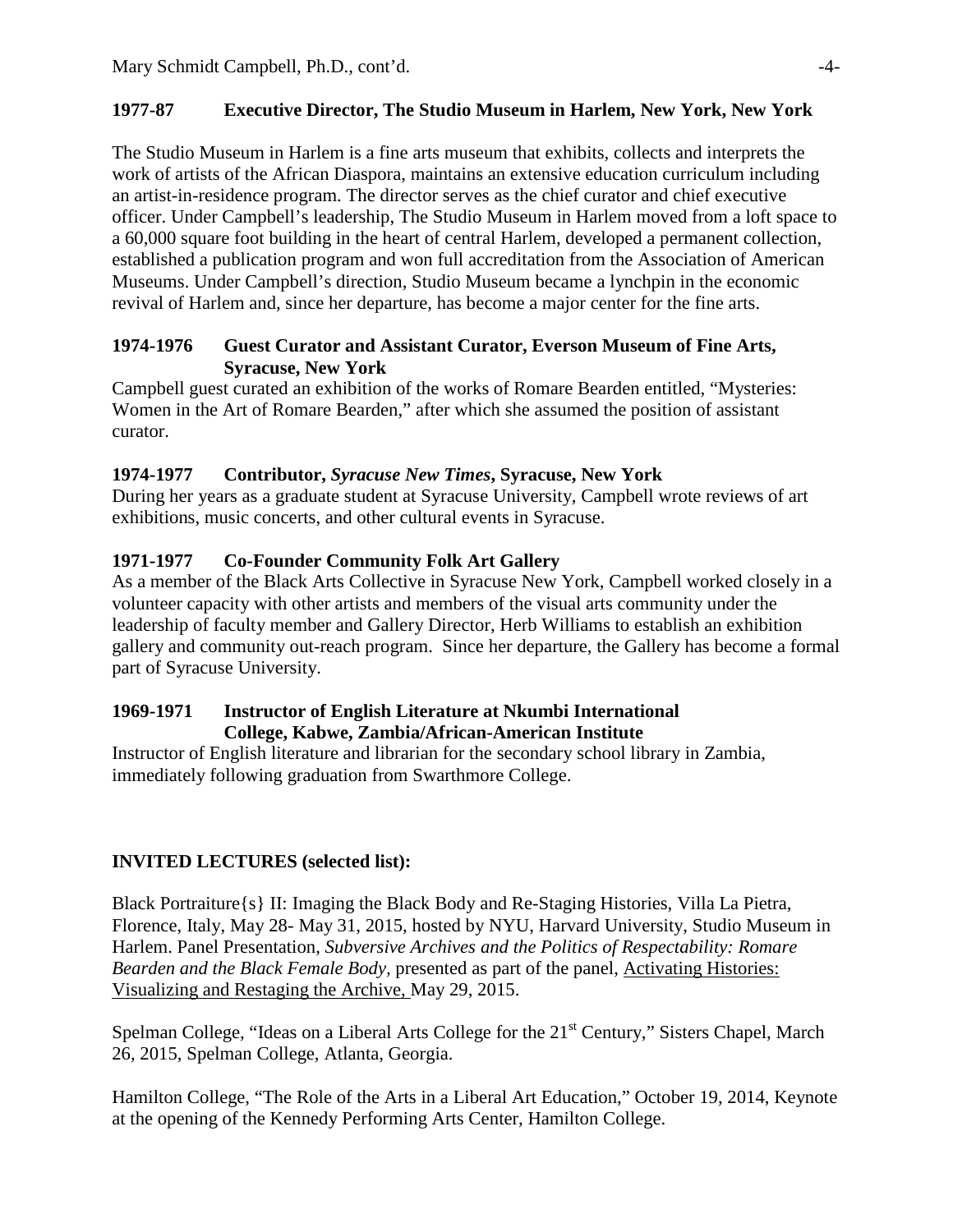Mary Schmidt Campbell, Ph.D., cont'd.  $-5$ -Swarthmore College, "The Role of the Arts in a Liberal Arts Education," February 5<sup>th</sup>, 2014, Keynote.

Vanderbilt University, Nashville, TN, Strategic National Arts Alumni Project (SNAAP), Three Million Stories: Understanding the Lives and Careers of America's Arts Graduates national conference, Keynote, March 8, 2013.

Shanghai Theatre Academy, Shanghai, China, Winter Institute, "Theater Building; Building Theater," Keynote Opening Address, January 10, 2013.

Time Warner Multicultural Summit, Cultivating New Voices, Engaging New Audiences, Santa Barbara, CA, Panelist, "Cultivating New Voices: A Conversation with the Curators," and "Engaging New Audiences: The Challenges and Opportunities," October 11, 2012.

The Aspen Institute Arts Program, New York, NY, "Strategizing on Citizen Artists," Panelist, October 2, 2012

Google Big Tent Conference, New York, NY, "What Defines "Quality" in the Broadcast Yourself Era?, Panel Moderator, September 19, 2012

Women in Development, Executive Leadership Forum, "Managing 360: Leading Through Inspiration and Communication," The Princeton Club, New York, NY, Guest Speaker, June 5, 2012

W. E. B. Du Bois Institute for African and African American Research at Harvard University, Cambridge, MA, "Color and Construction: The Intimate Vision of Romare Bearden." Panelist, November 2, 2011

The August Wilson Center For African American Culture, Pittsburgh, PA, "Romare Bearden: Inventing A Life." Lecture, September 2, 2011.

Arts Education Partnership Annual Forum, Washington, DC, Keynote, "Winning the Future Through Creative Schools." President's Committee on the Arts and the Humanities Report: Reinvesting in Arts Education, May 6, 2011

The National Gallery of Art, Washington, DC, "Romare Bearden and the Aesthetic of the Grotesque." A lecture celebrating the CASVA publication "Romare Bearden, American Modernist." March 14, 2011.

The Women Entrepreneurs Festival at NYU, Interactive Telecommunications Program (ITP), Tisch School of the Arts, Keynote, January 28, 2011

Katonah Museum of Art, Katonah, NY, 2010 Himmel Award & Lecture "What is Public About Public Art?" October 17, 2010.

The Romare Bearden Foundation, 2010 Symposium "Bearden in the Public Realm," The August Wilson Center for African American Culture , Keynote Address, Pittsburgh, PA, March 27, 2010.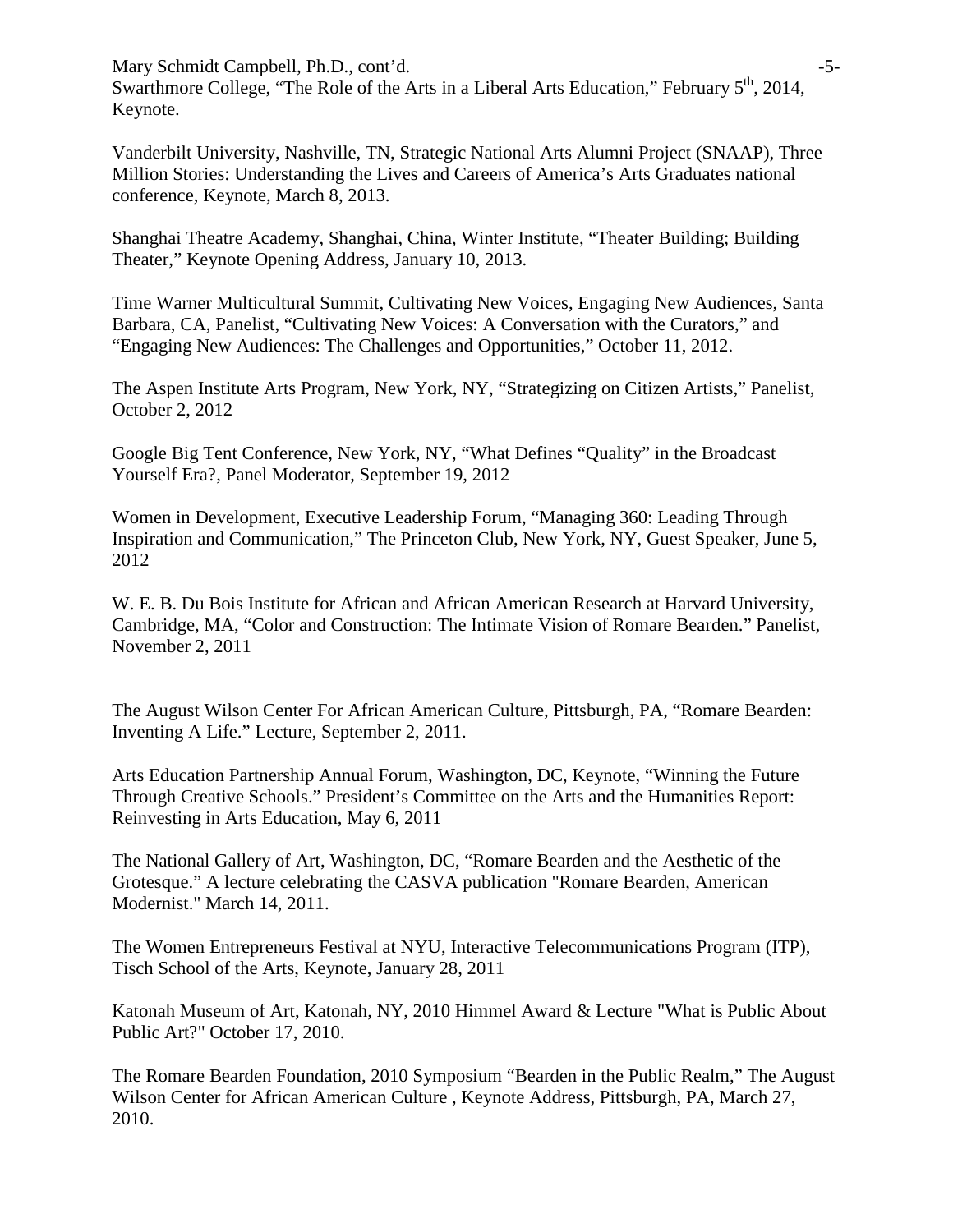Mary Schmidt Campbell, Ph.D., cont'd.  $\sim$ -6-

NYU Tisch School of the Arts Asia, Singapore, All School Lecture, "The Public Role of Creative Culture," February 4, 2010.

Surdna Foundation, New York, NY, Private Lecture for the Board of Directors with George Campbell Jr., February 10, 2009.

Alliance for the Arts, Arts Forum at the New York Times, New York, NY, "Thoughts on the Future of the New York State Council on the Arts," January 23, 2008

University of Maryland, College Park, MD, 2007 David C. Driskell distinguished Lecture in the Visual Arts, "African American Art in a Post-black Era," April 19, 2007.

Shanghai Theater Academy, Shanghai, China, "The Crisis in American Theater Training," Keynote Address, October 13, 2006.

Women in Development, The Princeton Club, New York, NY, "Managing Change/Preserving Tradition," September 25, 2006.

The Barnes Foundation, Philadelphia, PA, "Art Education and Community Outreach," October 8, 2005.

The Bond Buyer Cultural Institutions/Performing Arts Center Forum, Jazz at Lincoln Center, New York, NY, "The Role of Cultural Facilities in Strengthening Communities," September 26, 2005.

Maryland Institute College of Art, Baltimore, MD, 2005 Commencement Address, May 16, 2005.

The Cooper Union for the Advancement of Science and Art, New York, NY, "Constructing Identity: the Collages of Romare Bearden 1964-1988," December 10, 2004.

University of Minnesota, Art and Commitment: A Conversation Between the Arts about their Role in Contemporary Society Symposium, "Creating a Public Space for the Arts," a conversation between Mary Schmidt Campbell and David White, December 4, 2004.

Columbia University, Center for Jazz Studies, Romare Bearden's World: a Symposium, Close Reading/The Realm of Visual Art, "The Role of Women in the Work of Romare Bearden," panelist, October 16, 2004.

Whitney Museum of American Art, "Conversations on Art: Albert Murray on Romare Bearden, Art and American Culture," panelist, October 14, 2004.

National Gallery of Art, Washington, D.C., "A Bearden Celebration," panelist, moderator, September 14, 2003.

Swarthmore College, Swarthmore College Collections, "The Role of the Arts in a Time of Crisis," Keynote Address, June 5, 2004.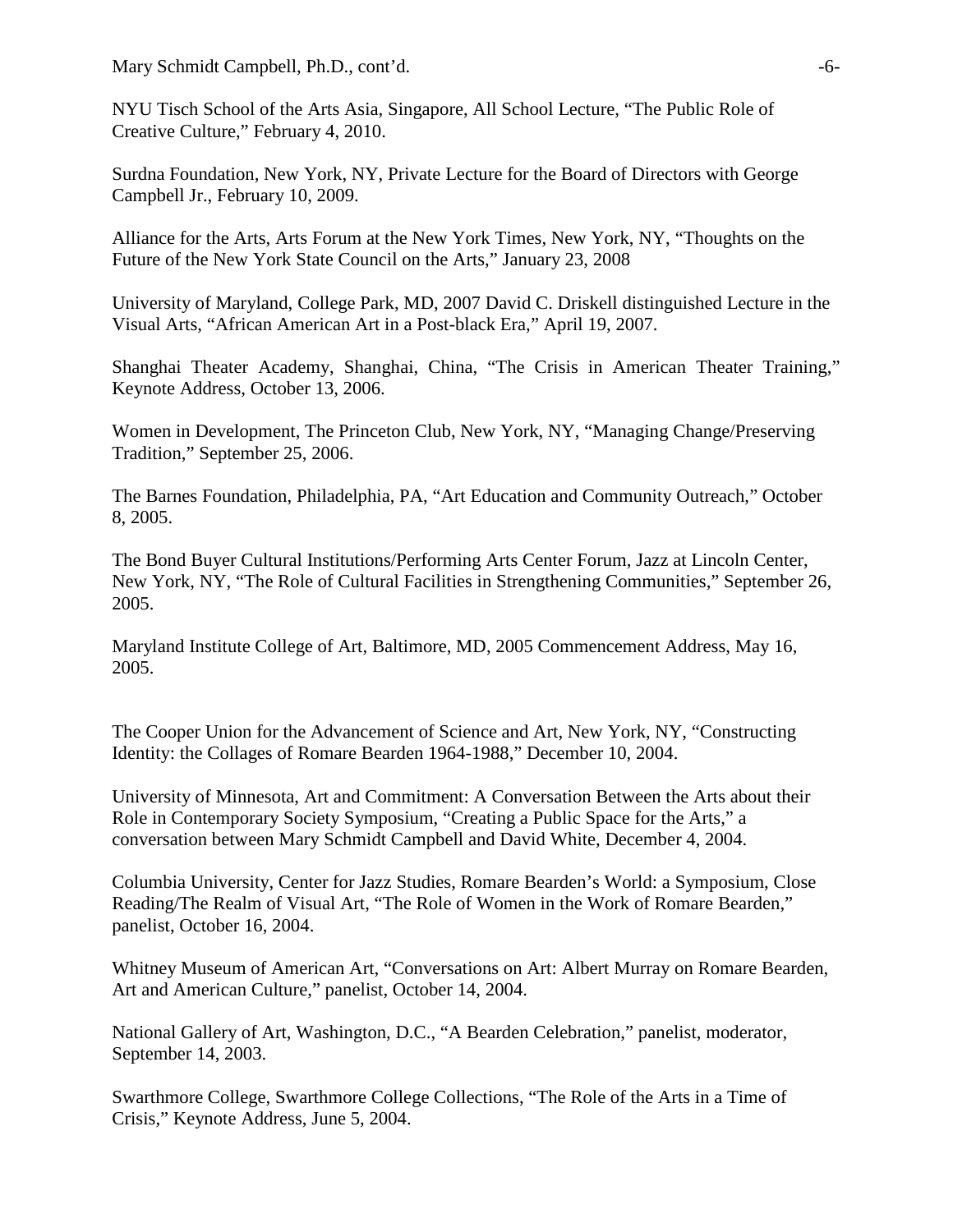French-American Foundation, Paris, France, Conference on Philanthropy in France and the United States: Support for the Arts and Beyond, panelist, moderator, March 6, 2003.

University of Michigan, Imagining America Conference, "Harlem: Parable of Promise or Peril," Keynote Address, November 4, 2002.

State of Hawaii, Governor's Conference on The State of the Arts, "Arts as Education," Keynote Address, November 1, 2002.

New York University, Conference on Culture, Development and Economy, "Cultural Institutions," panelist, April 12, 2002.

University of Washington, Seattle, WA, "Creating a Shining City on a Hill," Closing Address, November 1999.

Teachers College, Columbia University, New York, NY, Art and Humanities Summer Institute, "Ways of Worldmaking," Keynote Address, June 1999.

Center for Art and Culture, Washington, DC, "The Creative Mind: Artists and Scholars as Public Citizens," panelist, April 6, 1999.

New York University, New York, NY, Fourth Annual Conference, organized by New York City Comptroller, Alan G. Hevesi, "The Global Connection: Investment, Trade, Culture and Tourism," panel moderator, "Culture and Tourism," December 11, 1998.

New York University, New York, NY, Romare Bearden Symposium: "Celebrating the Legacy: Conversations on the Art and Life of Romare Bearden," Keynote Address, November 14, 1998.

George Mason University, Fairfax, VA, J.N.G. Finley Lecture Series: "Art and Human Rights," Guest speaker, November 10, 1998.

New York University, New York, NY, "Privatization of Culture," Keynote Address, April 1998.

International Design Conference, Aspen, CO, "Hollywood and Cultural Imperialism," Keynote Address, June 7, 1997.

Art Table, New York, NY, "Art and Culture in America," Keynote Address, May 1997.

University of Missouri, Columbus, MO. "Romare Bearden: The Phenomenon of the Black American Artist: February 1997.

Brown University, Providence, R.I. Alliance of Artists Unions, "Creativity @ Risk," Keynote Address, November 1996.

Syracuse University, Syracuse, New York, "William Safire Celebration" Panelist for Public Funding and the Arts, November 1995.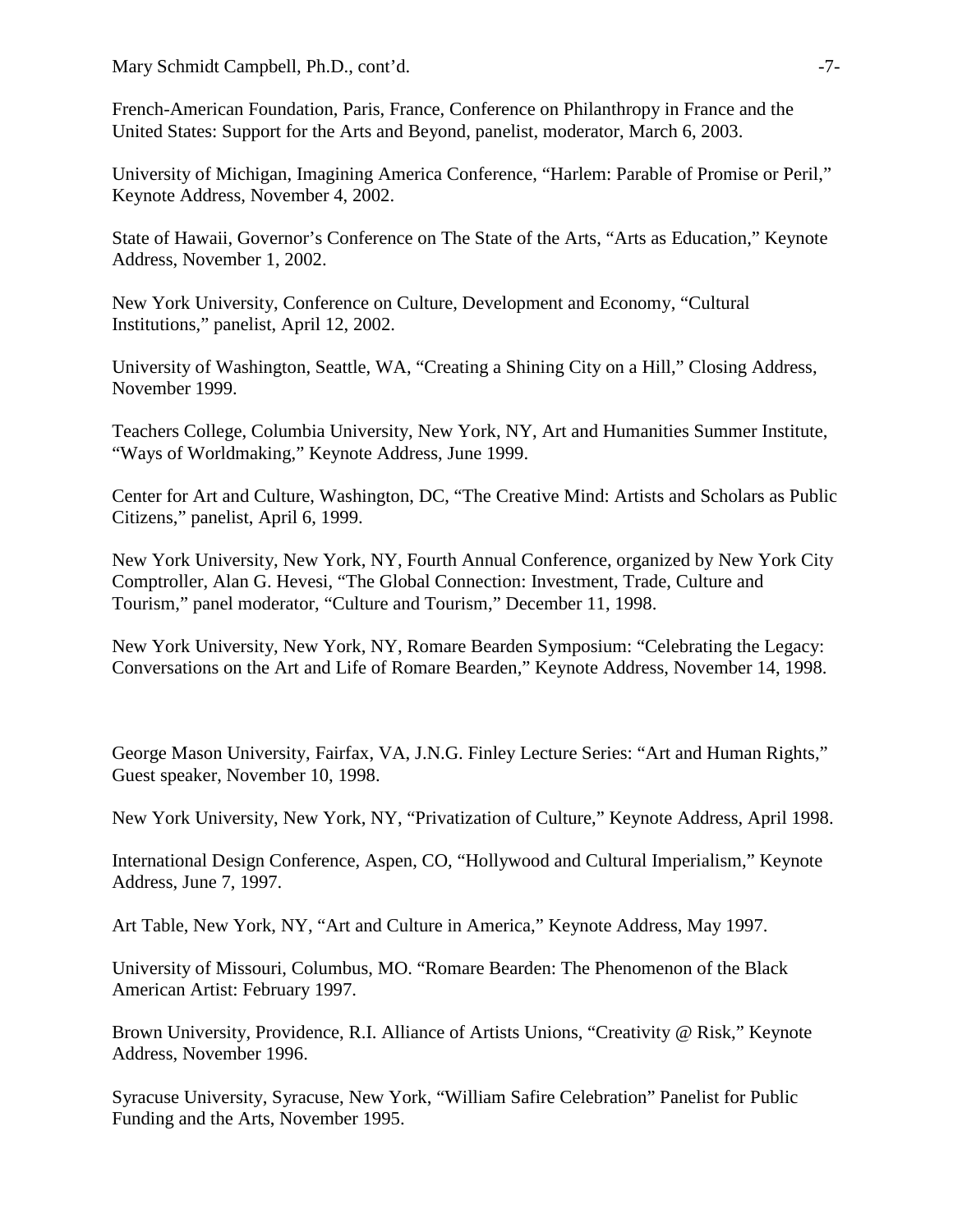Mary Schmidt Campbell, Ph.D., cont'd.  $-8$ -

Museum of Modern Art, New York, New York, Keynote Speaker, Jacob Lawrence Exhibition, "Migration," March 1995.

City College, New York, Keynote Speaker for Phi Beta Kappa Scholars, 1993.

University of Delaware, Respondent, Symposium on African American Art, 1993.

New York University, "The Black Public Sphere: The Studio Museum in Harlem", 1993.

UCLA, Wight Art Gallery "History and the Art of Romare Bearden," December 8, 1991.

Manhattanville College, Purchase, New York "African American Art Since the Harlem Renaissance," October 16, 1991.

Greater Philadelphia Cultural Alliance, "Patronage and Freedom in a Democratic Society," January 24, 1991.

New York Institute of the Humanities, excerpts from Bearden monograph, April 27, 1990.

College Art Association, "Theme of Jazz in the Collages of Romare Bearden," New York, February 15, 1990.

Virginia Museum of Fine Arts, "Harlem Renaissance: Art of Black America," March 27, 1989.

Philadelphia Museum of Art, The Mexican Mural Tradition and American Art," August 3, 1986.

Henry Luce Symposium, Institute of Fine Arts, New York University, "Music in the Art of Romare Bearden," April 5, 1986.

National Conference of Artists, Philadelphia, Keynote Speaker, April 1986.

Cleveland Museum of Art, "Tradition & Conflict," March 1986.

High Museum of Art, "Tradition & Conflict," March 1986.

Penn State, "Beyond the Harlem Renaissance," October 1985.

Newark Museum of Art, "Images of a Turbulent Decade," February 1985.

Stockton College, "The Art of Jacob Lawrence," February 1983.

William Patterson College, "Exhibition as Idea," April 1983.

Wadsworth Athenaeum, "The Art of Charles White," April 1983.

American Association of Museums (Indianapolis) "Professional Standards: A Reachable Goal for African American Museums," June 1981.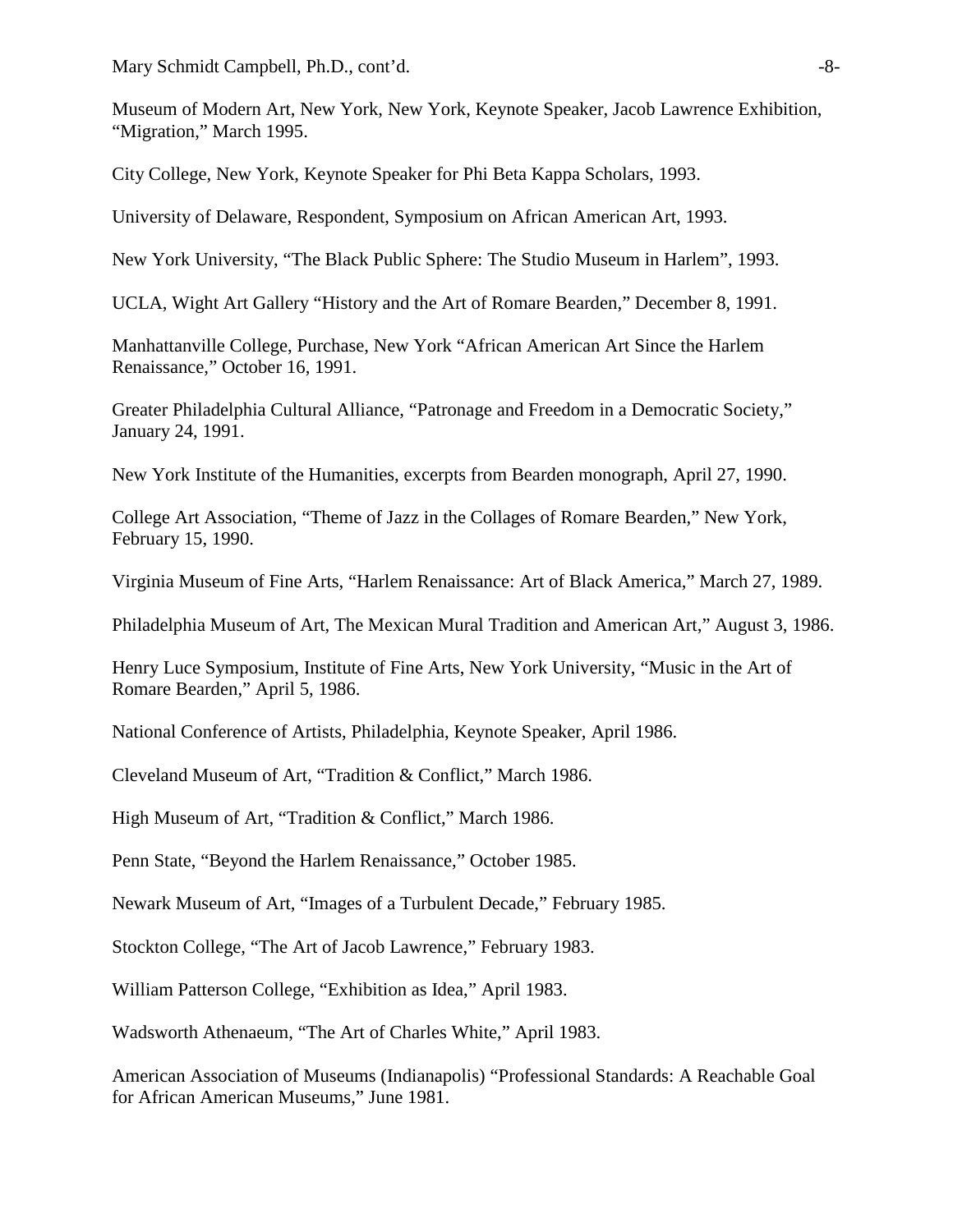Mary Schmidt Campbell, Ph.D., cont'd.  $-9-$ 

Springfield Museum of Fine Arts, "Rituals: The Art of Four Black Americans – Bettye Saar, Barkley Hendricks, George Smith & Romare Bearden," April 1980.

## **PUBLICATIONS (selected list):**

Publication pending: "Artists, Arts Organizations and The Re-birth of the City," a chapter in *The Handbook of Artistic Citizenship.* New York: Oxford University Press, edited by David Elliott. TBD.

"African American Art in a Post-Black Era," *Women & Performance: A Journal of Feminist Theory (*Volume 17, Issue 3, New York: Routledge, November 2007).

"Artistic Citizenship: A Public Voice for the Arts," Co-editor, (New York: Routledge, 2006).

"Harlem: Parable of Promise or Peril," Position Paper from Imagining America National Conference, University of Michigan, Ann Arbor, Michigan, November 4, 2002.

"Harlem: An Art and Economic Development Case Study," Background Paper, Center for Arts and Culture, July 10, 2000.

"Collisions at a Museum," *The Nation*, November 22, 1999.

"New Trends in Cultural Policy for the Twenty-first Century," *Social Text* (Duke University Press, summer 1999).

"A New Mission for the NEA," Coming into Focus: Essays in the Emerging Field of Culture and Policy (*The New Press*, fall 1999).

"A New Mission for the NEA," *The Drama Review* (Massachusetts: MIT Press, 1998).

"Art and Culture in America," *ArtWire*, winter 1998.

"Creativity @ Risk," Alliance of Artists' Union, fall 1996.

"The NEA is a Money Maker," *New York Newsday*, January 20, 1995.

Memory and Metaphor: The Art of Romare Bearden, 1940-1987 (New York: Oxford University Press & The Studio Museum in Harlem, 1991). Exhibition Catalogue, essay by Mary Schmidt Campbell.

Black and Hispanic Art Museums: A Vibrant Cultural Resource A Report to the Ford Foundation, introduction by Mary Schmidt Campbell, 1989.

Harlem Renaissance: Art of Black America (New York: Harry N. Abrams, Inc., 1987), introduction by Mary Schmidt Campbell.

Houston Conwill (Exhibition Catalogue), The Alternative Museum, April 1986.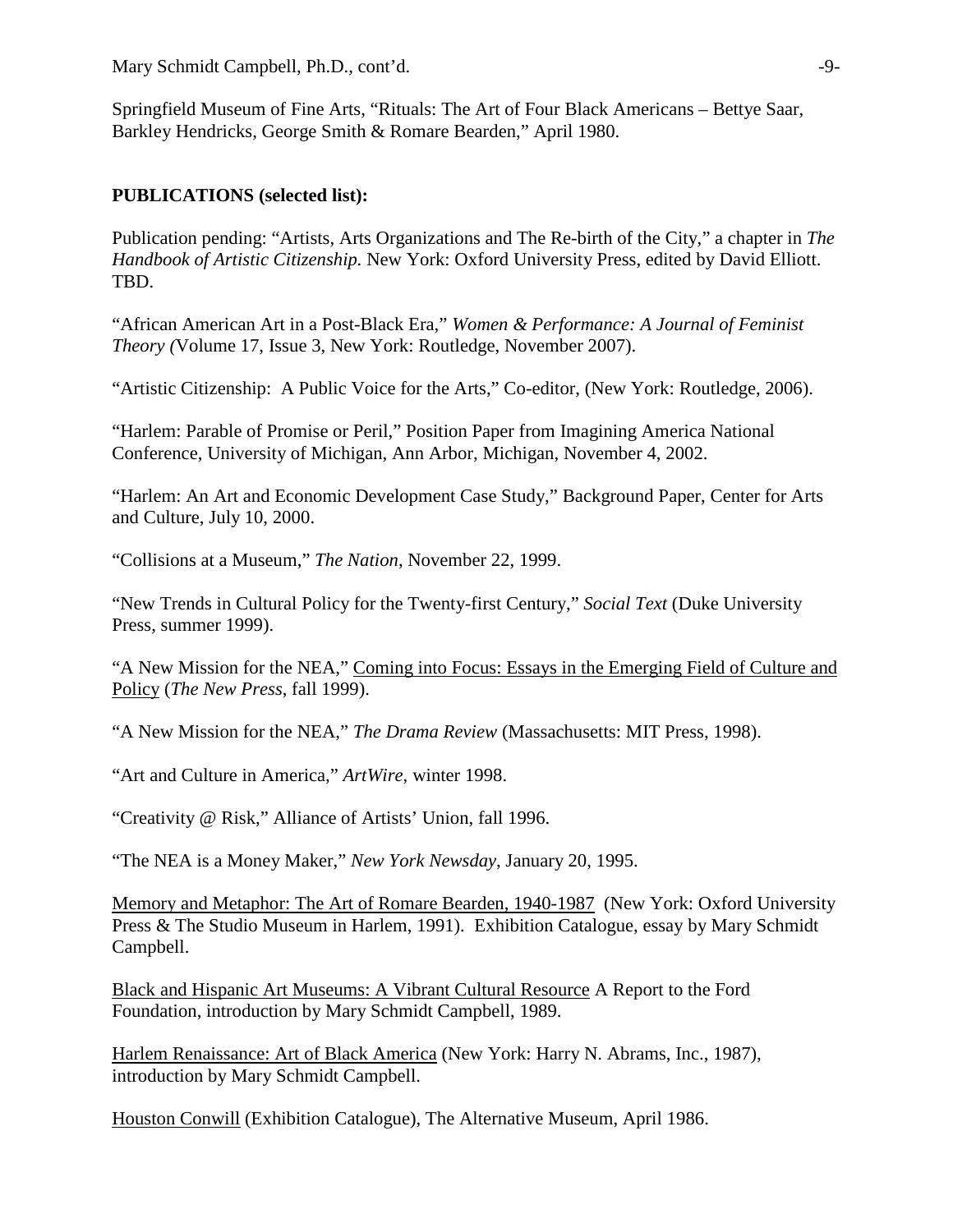Mary Schmidt Campbell, Ph.D., cont'd.  $-10$ -

Tradition & Conflict: Images of a Turbulent Decade, 1963-1973 (Exhibition Catalogue), Studio Museum in Harlem, January 27 – July 1985.

Jacob Lawrence (Exhibition Catalogue), Jamaica Art Center, fall 1984.

"Black Folk Art in America," *Art Journal*, winter, 1982, pp. 345-346.

Red and Black to D: Painting by Sam Gilliam (Exhibition Catalogue), Studio Museum in Harlem, November 16, 1982 – February 27, 1983.

"Rites and Riffs: The Art of Romare Bearden," *Art in America*, December 1981, 134ff.

Rituals: The Art of Bettye Saar (Exhibition Catalogue) Studio Museum in Harlem, April 29 -- June 24, 1979.

Hale Woodruff: 50 Years of His Art (Exhibition Catalogue), Studio Museum in Harlem, April 29 – June 24, 1979.

Melvin Edward: American Sculptor (Exhibition Catalogue), Studio Museum in Harlem, February 19 – March 26, 1978.

"Benny Andrews," *Artnews*, October 1975.

*Syracuse New Times* **Publications (selected list)**

Review of Exhibition Catalogues: Women Artists 1550-1750 by Ann Sutherland.

Harris and Linda Nochlin and Two Centuries of Black Art by David Driskell, April 10, 1977.

"Images of Washington" (Gilbert Stuart), November 30, 1977.

"Clay Show Features Unusual Format" (Frankenthaler, Bengston, Boxer, Dzubas, Hood, Olitski, Poons, Caro, Hall, Steiner, David Smith), February 29, 1976.

"Willem de Kooning Lithographs," June 1975.

## **CONFERENCES ORGANIZED:**

New York University, Tisch School of the Arts, Conference on "Katrina: Race, Class and the Role of the Arts," Fall 2006.

New York University, Tisch School of the Arts, Conference on "Setting the Agenda: Political Participation," featuring keynote address by Russell Simmons, October 2004.

New York University, Tisch School of the Arts, Conference on "The Role of the Arts in a Research University," featuring keynote address by NYU President John Sexton and Lee Bollinger, President of Columbia University, November 2003.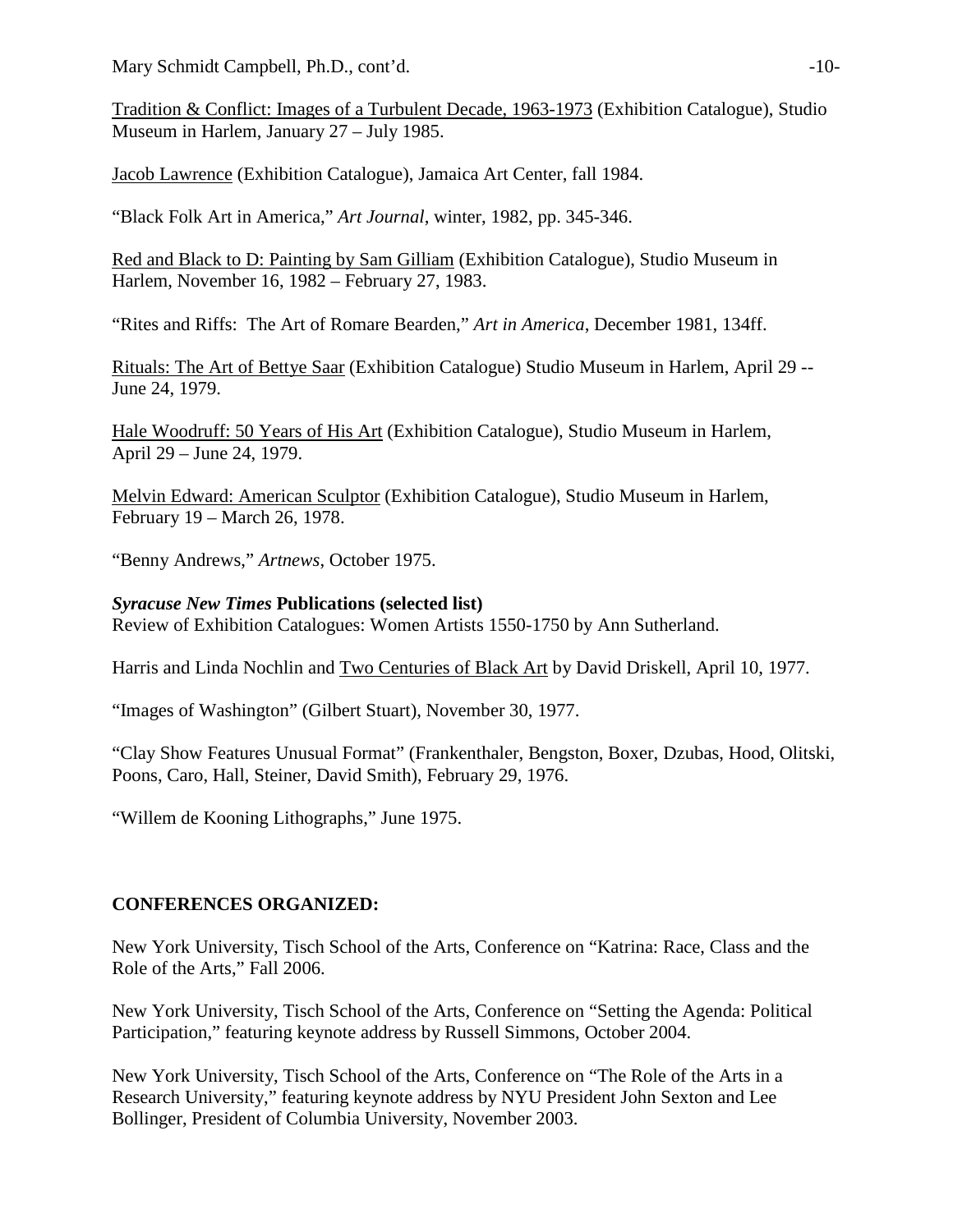New York University, Tisch School of the Arts, Conference on Patriotism and Dissent, featuring keynote address by Patricia Williams, September 2002.

New York University, Tisch School of the Arts, Conference on Art and Democracy, featuring keynote address by E.L. Doctorow, September 2001.

New York University, Tisch School of the Arts, Conference on Censorship, featuring keynote address by Ngugi wa Thiong'o, September 2000.

New York University, Tisch School of the Arts, International Conference on Black Cinema: A Celebration of Pan African Film, featuring keynote address by Nobel laureate, Wole Soyinka, and the premiere of the film *Sembene: A Biography*, March 1994.

# **FILM:**

Producer, *Sembene: A Biography*, written and directed by Manthia Diawara and Ngũgĩ wa Thiong'o, documentary for Channel Four Great Britain.

# **OTHER:**

External Examiner, Temasek Polytechnic, Singapore, February 2006

# **CURRENT PROFESSIONAL ASSOCIATIONS:**

| 1989 - Present   | Fellow, Institute of the Humanities, New York University            |
|------------------|---------------------------------------------------------------------|
| 1997 - Present   | <b>Advisory Board, Romare Bearden Foundation</b>                    |
| $2000$ - Present | Advisory Board, Figure Skating in Harlem                            |
| $2001$ - Present | Fellow, American Academy of Arts and Sciences                       |
| $2007 - 2014$    | Chairman of the Board, NYU Tisch School of the Arts Asia            |
|                  |                                                                     |
| $2009$ – Present | Board of Trustees, Alfred P. Sloan Foundation                       |
| $2009 - 2014$    | Board of Trustees, The Public Theater/New York Shakespeare Festival |
| $2012$ – Present | Member, Tony Awards Nominating Committee                            |

# **FORMER PROFESSIONAL ASSOCIATIONS:**

| $2010 - 2013$ | Board of Directors, Harlem School of the Arts |
|---------------|-----------------------------------------------|
|               |                                               |

1997 - 2009 Board of Trustees, American Academy in Rome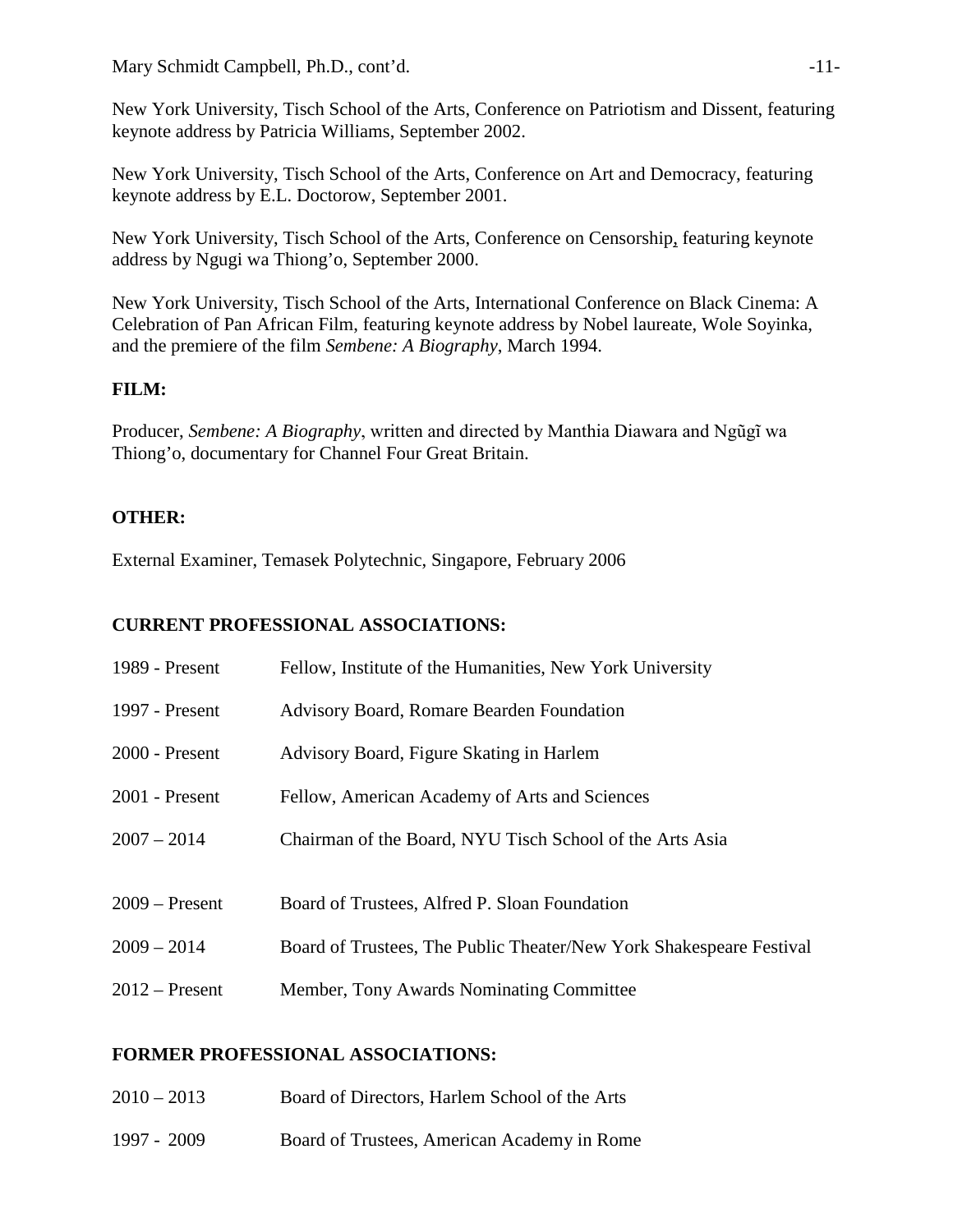| $2001 - 2007$ | Board of Trustees, United Nations International School                                                                                         |
|---------------|------------------------------------------------------------------------------------------------------------------------------------------------|
| 1993 - 2007   | Board of Trustees, The Public Theater/New York Shakespeare Festival                                                                            |
| $2000 - 2002$ | Board of Trustees, Thomas S. Kenan Institute of the Arts                                                                                       |
| 1998 - 2002   | Board of Trustees, Brooklyn Museum of Art                                                                                                      |
| 1996 - 2002   | Member, Tony Awards Nominating Committee                                                                                                       |
| 1995 - 2001   | Member, Mayor's Advisory Commission on Film and Television, NYC.                                                                               |
| 1996 - 2000   | Board of Trustees, Harlem School of the Arts                                                                                                   |
| 1988 - 2000   | Member, Board of Managers, Chair, Student Life Committee,<br>Swarthmore College, Swarthmore, PA (1993 - 1995)                                  |
| 2000 February | Chair, Accreditation Committee for the Western Association Accrediting<br>Committee's re-accreditation of the California Institute of the Arts |
| 1993 - 1999   | Board of Trustees, Jazz at Lincoln Center                                                                                                      |
| 1994 - 1997   | Member, Mayor's Advisory Commission on Culture, New York City                                                                                  |
| 1991 - 1992   | Co-Chair of Subcommittee on Culture for New York City's<br><b>Democratic National Convention</b>                                               |
| 1990 - 1991   | Chair, Advisory Committee for the African American<br>Institutional Study, Smithsonian Institution                                             |
| 1987 - 1989   | Board of Trustees, College Art Association                                                                                                     |
| 1986 - 1988   | Fine Arts Visiting Committee, Harvard University                                                                                               |
| 1984 - 1987   | <b>Association of Art Museum Directors</b>                                                                                                     |
| 1980 - 1986   | Board of Trustees, Film Forum                                                                                                                  |

#### **HONORARY DEGREES:**

Doctor of Humane Letters, University of Maryland, Baltimore County, May, 2014

Doctor of Humane Letters, Swarthmore College, Pennsylvania, May 2009

Doctor of Humane Letters, Maryland Institute College of Art, May 2005

Doctor of Humane Letters, The College of New Rochelle, New York, May 2001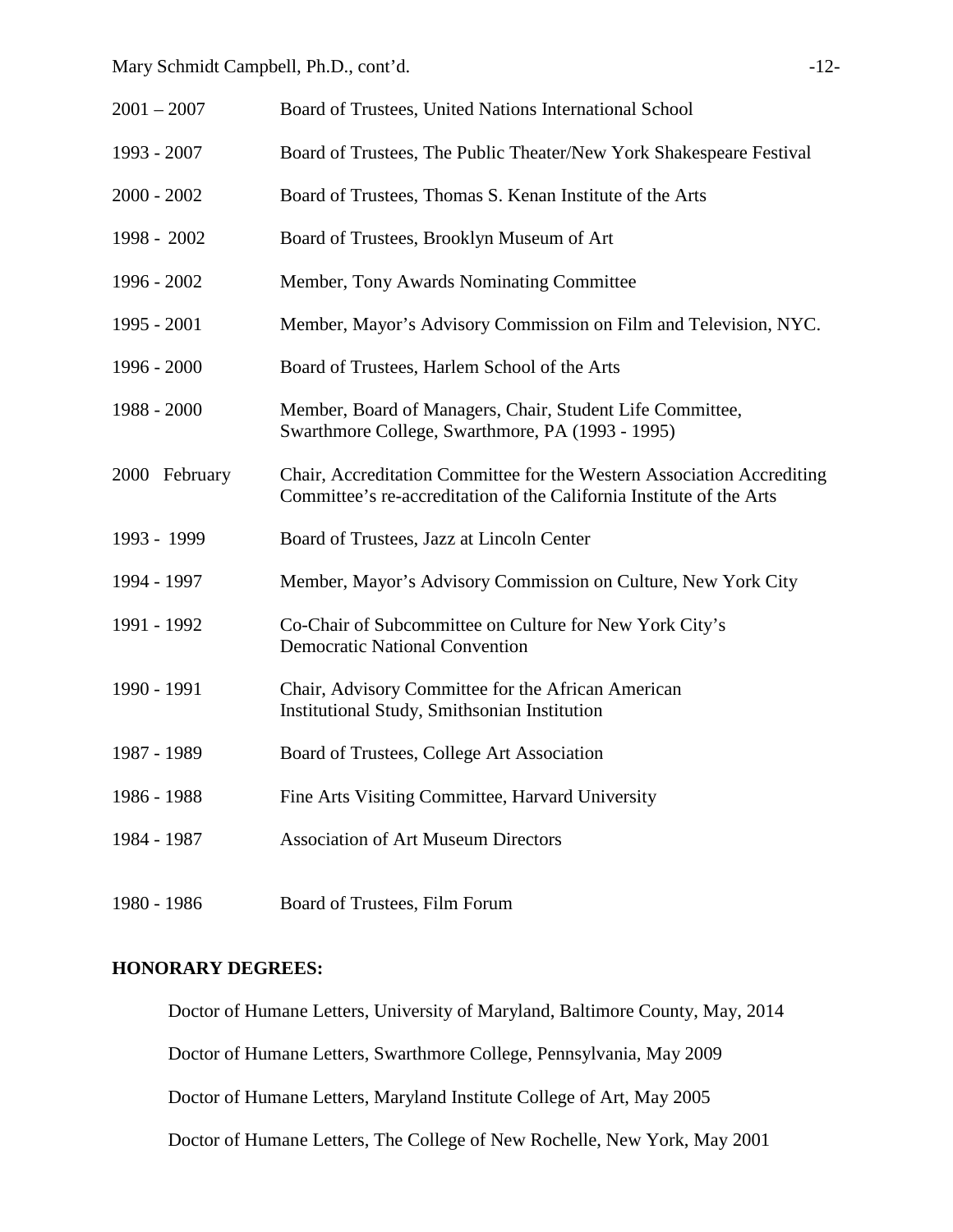Literarum Doctorem, Colgate University, Hamilton, New York, May 1994

Doctor of Fine Arts, City University of New York, June 1992

Doctor of Human Letters, Pace University, New York, New York, June 1991

#### **HONORS AND AWARDS:**

University Professor, New York University, 2014.

The Acting Company, Fall 2014.

NYU Skirall Center for the Performing Arts, NYU, Fall 2014

The Studio Museum in Harlem Annual Spring Luncheon, May 20, 2011

Crain's New York, 100 Most Influential Women in Business, November 2007

Ebony Magazine, The Ebony Power 150: The Most Influential Blacks in America, May 2007

Women in the Arts Award, The Brooklyn Museum, May 19, 2004

The Studio Museum in Harlem Award for Outstanding Achievement as a Scholar, New York, 2003

CityArts Award, New York, May 22, 2003

Crain's New York's 100 Most Powerful Minority Business Leaders, 2003

Elizabeth Chapin Award for Volunteers in the Arts, Citizens Committee for New York City, 2001

Crain's New York's 100 Most Influential Women in Business, 1999

Willow Award, Lower East Side Girls Club, New York City,1999

Distinguished Alumni Award, College of Arts and Sciences, Syracuse University, Syracuse, New York, 1994

George Arents Pioneer Award for Excellence in Art, Syracuse University Syracuse, New York, 1993

Municipal Art Society, Outstanding New Yorker Award, 1993

President's Medal, Bronx Community College, June 9, 1989